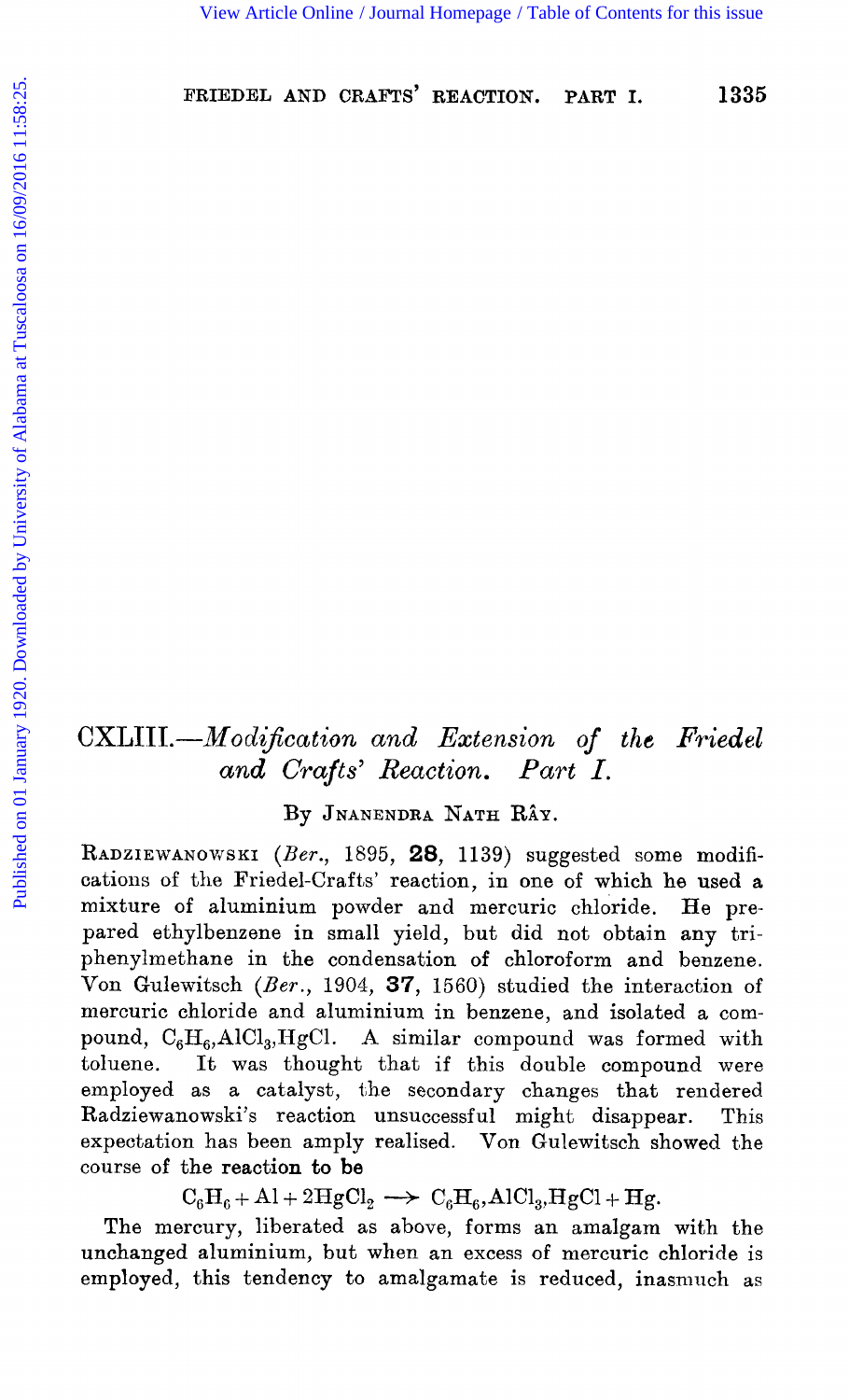the whole of the aluminium is utilised in reducing mercuric to mercurous chloride. The success of the reaction depends on the non-formation of the amalgam, as otherwise it acts concurrently with the double compound.

Some interesting products have been isolated in the condensation of the hydrocarbons with chloroform, carbon tetrachloride, benzylidene chloride, etc. Thianthren has been prepared in an 80 per cent. yield from benzene and sulphur. This compound was obtained in small amount along with phenyl mercaptan, phenyl sulphide, and phenyl disulphide by Friedel and Crafts (Ann. *Chim. Pliys.,* 1888, [vi], **14,** 438) in the condensation of benzene and sulphur with aluminium chloride, whilst Genvresse (Bull. Soc. *chim.,* 1897, [iii], **17,** 599) observed the formation of thianthren and isothianthren in the same reaction. [View Article Online](http://dx.doi.org/10.1039/ct9201701335)<br>
The whole of the aluminium is utilised in reducing mercuric mercurous chloride. The success of the reaction depends on the<br>
non-formation of the amalgam, as otherwise it acts concurrent<br>
information o

9 : 10-Diphenyl-9 : 10-dihydrosnthracene is formed by the condensation of benzene and chloroform, whilst in the ordinary Friedel-Crafts' reaction *(Annalen,* 1878, 194, 254; 1885, 227, 107), triphenylmethane, chloroarylmethanes, and tetraphenyl-107), triphenylmethane, chloroarylmethanes, and ethane *(Ber.*, 1893, 26, 1952) are the products. The same compound is obtained by the interaction of benzylidene chloride and benzene.

Carbon tetrachloride and benzene give  $9:9:10:10:tetraphenyl$ -9:10-dihydroanthracene, which is also obtained from benzotrichloride and benzene, whilst in the usual reaction, triphenylmethane, chloroarylinethanes *(A nnnlen,* 1878, **194,** 254), and tetraphenylethylene *(Ber.,* 1893, 26, 1952) are obtained.

Similarly, *dimethyl-9* : 10-ditolyl-9 : 10-dihydroanthracene has been obtained from chloroform and toluene. In this condensation, using aluminium chloride, Schwarz *(Rer.,* 1881, **14,** 1530) prepared tetratolylethane, which has the same melting point  $(215^{\circ})$ and empirical formula, but a mixture of the two melts at 20G-208°. Renzylidene chloride and toluene yield *dimethy!-*   $9: 10$ -diphenyl- $9: 10$ -dihydroanthracene.

Finally, chloropicrin and benzene, under the action of the reagent, furnish w-nitrotriphenylmethane, previously obtained by the direct addition of nitrogen peroxide to triphenylmethyl (Schlenk, Mair, and Bornhardt, Ber., 1911, 44, 1172). Boedtker (Bull. Soc. *chim.*, 1908, [iv], 3, 726) states, however, that all aliphatic nitro-compounds lose their nitro-groups under the influence of aluminium chloride, and obtained triphenylmethane and some triphenylcarbinol in this reaction,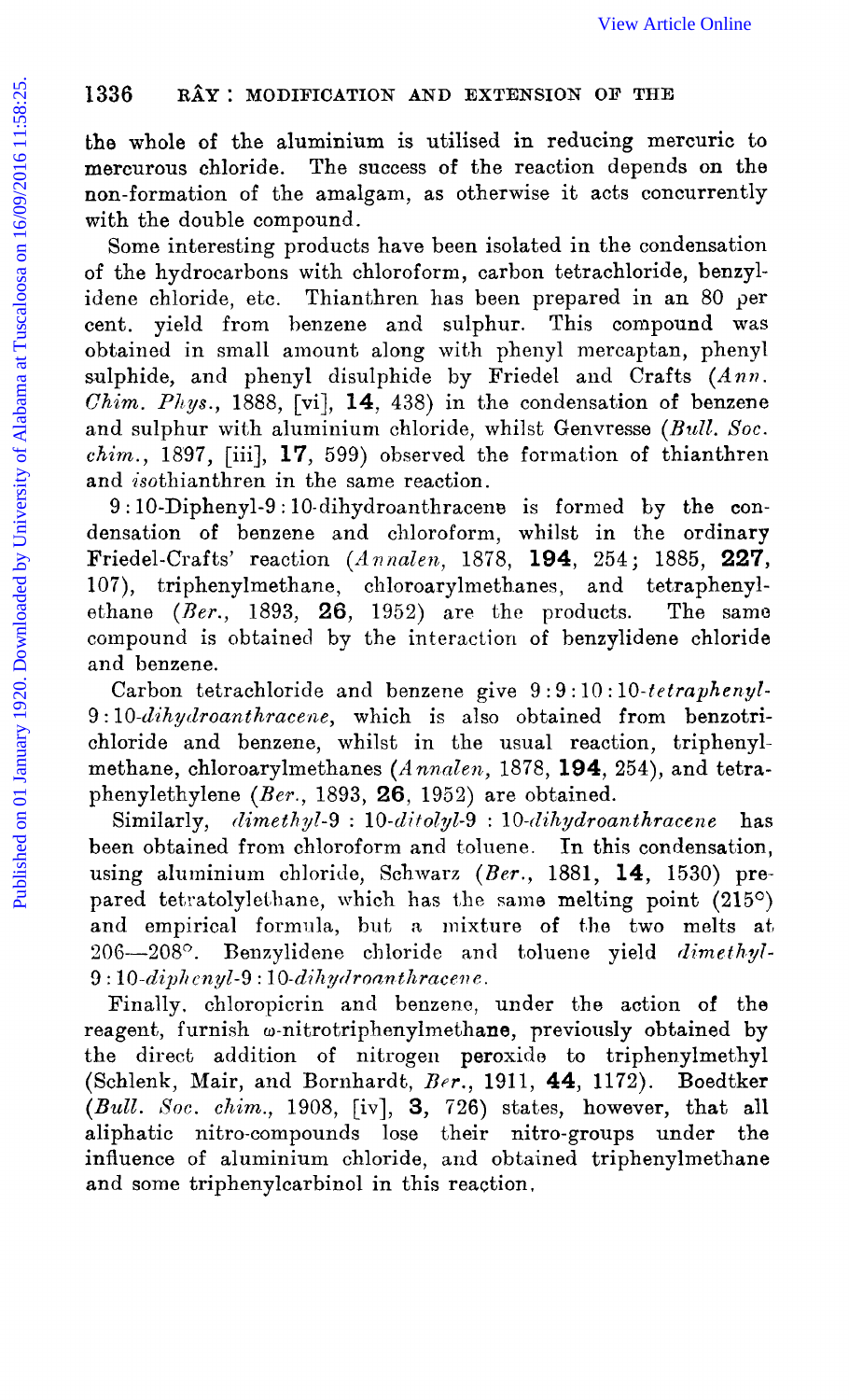## FRIEDEL AND CRAFTS' REACTION. PART I. 1337

#### **Ex** *P* **E** *R* **I ME N TAL.**

To a mixture of 20 C.C. of dry benzene and 20 grams of mercuric chloride contained in a flask with reflux condenser, 1 gram of aluminium powder was added gradually, and the flask vigorously shaken. The heat of the reaction caused the benzene to boil, and the flask was occasionally cooled in an ice-bath. A green, crystalline mass eventually separated, and the reaction was completed by immersing the flask in tepid water for half an hour. The mercury liberated in the reaction was removed, and the preparation of the catalyst was complete. [View Article Online](http://dx.doi.org/10.1039/ct9201701335)<br>
FRIEDIEL AND CRAFTS' REACTION. PART I. 133<br>
To a mixture of 20 c.c. of dry benzene and 20 grams of mercure<br>
chloride contained in a flask with reductive condense, 1 gram<br>
aluminium powder was added gr

In all the reactions described below, the components were well agitated by a mechanical stirrer.

Acetophenone.—The calculated amount (1 mol.) of acetyl chloride was added through the condenser in small quantities at a time, the mixture allowed to remain for two hours at the ordinary temperature, and then heated to  $40^{\circ}$  for an hour. On cooling, it was decomposed with water, and the oil extracted with benzene, the benzene solution being dried and finally fractionated. The the benzene solution being dried and finally fractionated. yield of acetophenone was GO per cent. of the theoretical, whilst by Friedel and Crafts' method it is 55.5 per cent.

p-Tolyl Methyl Ketone.---Following an almost identical method, from **33 C.C.** of toluene, 2.5 grams **of** aluminium, and 45 grams of mercuric chloride, 16.1 grams of this ketone were obtained.

*Thianthren,*  $C_6H_4\left(\sum_{\alpha}^{S_1}\right)C_6H_4$ . The catalyst was prepared from 2.5 grams of aluminium, 45 grams of mercuric chloride, and **30** C.C. of benzene; *I0* grams of flowers of sulphur were added, and the mixture was heated on the water-bath until hydrogen sulphide was no longer evolved. The product, on cooling, was decomposed with ice, filtered, and the residue repeatedly extracted with chloroform, from which the substance was obtained on concentration. When crystallised from acetone, it melted at 160°. The yield was 14 grams (Found:  $C=66.1$ ;  $H=3.8$ ;  $S=28.5$ . Calc.:  $C=66.6$ ;  $H=3.7$ ;  $S=29.6$  per cent.).

9:10-Diphenyl-9:10-dihydroanthracene.-The catalyst was prepared from 1 gram of aluminium, 20 grams of mercuric chloride, and 15 c.c. of benzene. Six c.c. of chloroform were added drop **by** drop through the condenser, and the flask was allowed to remain at the ordinary temperature for two hours, and then heated for an hour at  $40^{\circ}$ , and then for another hour at  $40-50^{\circ}$ . On cooling, the product was decomposed with ice and filtered. There separated from the filtrate a deep red oil, from which some **un**changed benzene was evaporated. The residue was extracted with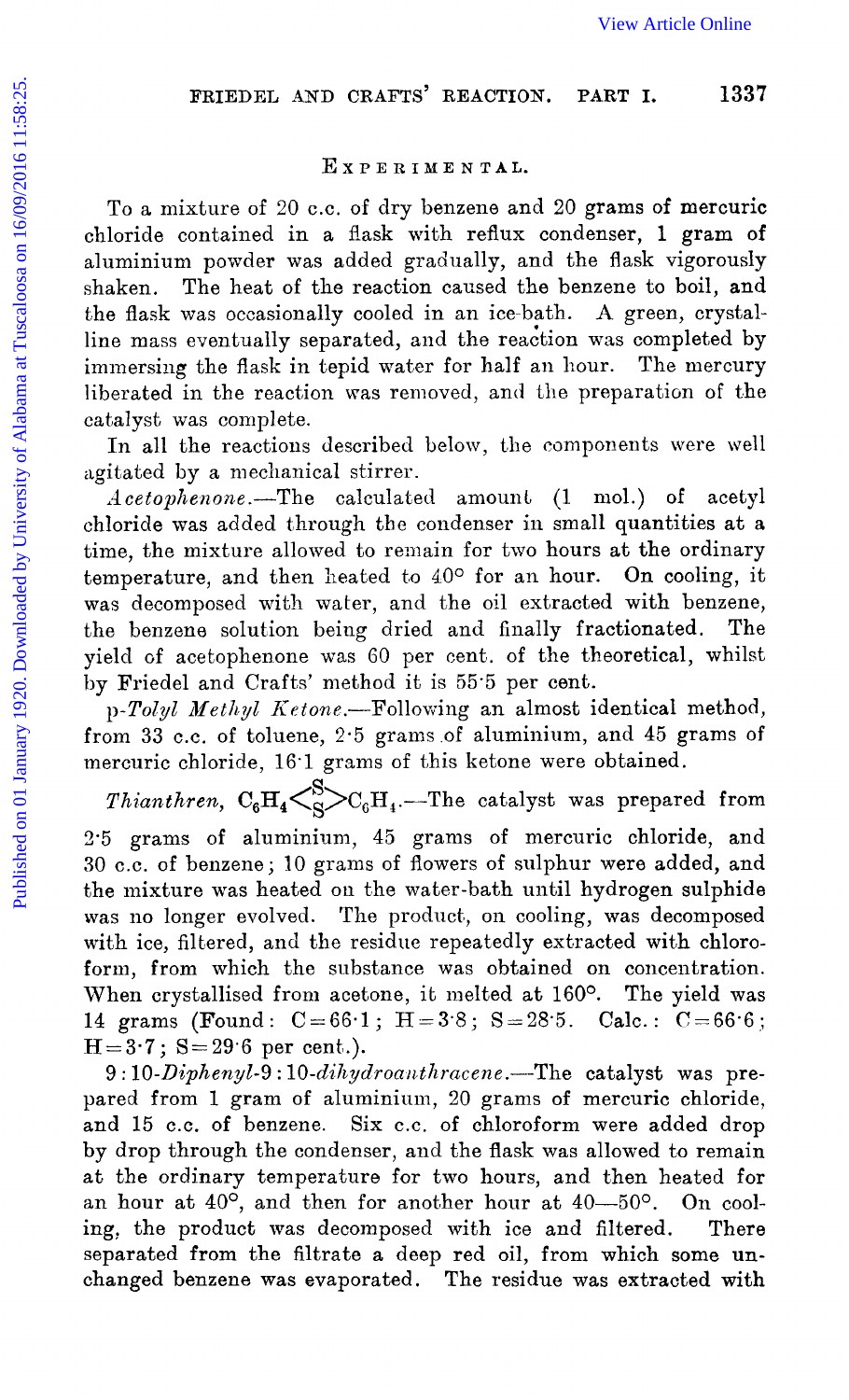### **1335 RAY:** MODIFICATION AND EXTENSION OF THE

boiling acetic acid containing a little water, from which the compound separated on cooling. After being crystallised from dilute alcohol, and then repeatedly from dilute acetone, the compound melted at 159° (Linebarger, *Amer. Chem. J.*, 1891, 13, 556, gives 164.2°) (Found:  $C = 93.2$ ;  $H = 6.7$ . Calc.:  $C = 93.9$ ;  $H = 6.1$  per cent.).

The same compound was obtained by the interaction of 3 c.c. of benzylidene chloride, 8 C.C. of benzene, 0.5 gram of aluminium, and 10 grams of mercuric chloride, the reaction being completed at  $50-55^\circ$ . The product was isolated as described above (Found:  $C = 94.0$ ;  $H = 6.39$ . Calc.:  $C = 93.9$ ;  $H = 6.1$  per cent.). A solution of 1 gram of the substance in acetic acid was oxidised with an acetic acid solution of chromium trioxide, and the product poured into water. The resinous mass was dried and then sublimed, and the sublimate was proved to be anthraquinone by the method of mixed melting points. [View Article Online](http://dx.doi.org/10.1039/ct9201701335)<br>
Publing acetic acid containing a little water, from which the correlation<br>
point separated on cooling. After being crystallised from dilute<br>
alcohol, and then repeatedly from dilute acetone, the compo

The *diacetyl* derivative was prepared by heating 1 gram of the substance with 10 c.c. of acetic anhydride and four drops of pyridine under reflux for an hour. The product was poured into water and neutralised with sodium carbonate. The viscous mass solidified, and, after being fractionally crystallised from dilute alcohol, melted at 92° (Found:  $C=85.3$ ; H=7.4.  $C_{28}H_{24}O_2$ requires  $C=85.7$ ;  $H=6.8$  per cent.).

 $\overline{Dimethyl-9:10-ditolyl-9:10-dihydroanthracene. -This condensa$ tion was performed as in the preceding case, the catalyst being prepared from 1 gram of aluminium, 20 grams of mercuric chloride, and 15 c.c. of toluene. Chloroform (1 mol. for 2 mols. of toluene) was added through the condenser, and finally the reaction was completed at 70°. The oily product obtained after the decomposition of the mixture with ice, after being freed from chloroform and toluene, solidified when kept in a vacuum desiccator, and when crystallised from dilute acetic acid melted at  $215^{\circ}$  (Found:  $C=92.0$ ; H=7.9.  $C_{30}H_{28}$  requires  $C=92.7$ ; H=7.3 per cent.).

catalyst, prepared from 8 c.c. of toluene, 0.5 gram of aluminium, and  $D = 2$  of  $\frac{1}{2}$  of  $\frac{1}{2}$  of  $\frac{1}{2}$  of  $\frac{1}{2}$  of  $\frac{1}{2}$  of  $\frac{1}{2}$  of  $\frac{1}{2}$  of  $\frac{1}{2}$  of  $\frac{1}{2}$  of  $\frac{1}{2}$  or  $\frac{1}{2}$  of 10 grams of mercuric chloride, was treated with **4** C.C. of benzylidene chloride, the reaction being completed by heating at  $60-70^{\circ}$ for two hours. The oily product obtained after the usual treatment was dried and distilled under diminished pressure, when some oily matter passed over, and the residue solidified. This was extracted with hot alcohol, and, on concentration, a product was obtained which, after crystallisation from acetic acid, melted at  $185^{\circ}$  (Found:  $C = 92.8$ ;  $H = 7.0$ .  $C_{28}H_{24}$  requires  $C = 93.3$ ; 185° (Found:  $C=92.8$ ; H = 7.0.<br>H = 6.7 per cent.).